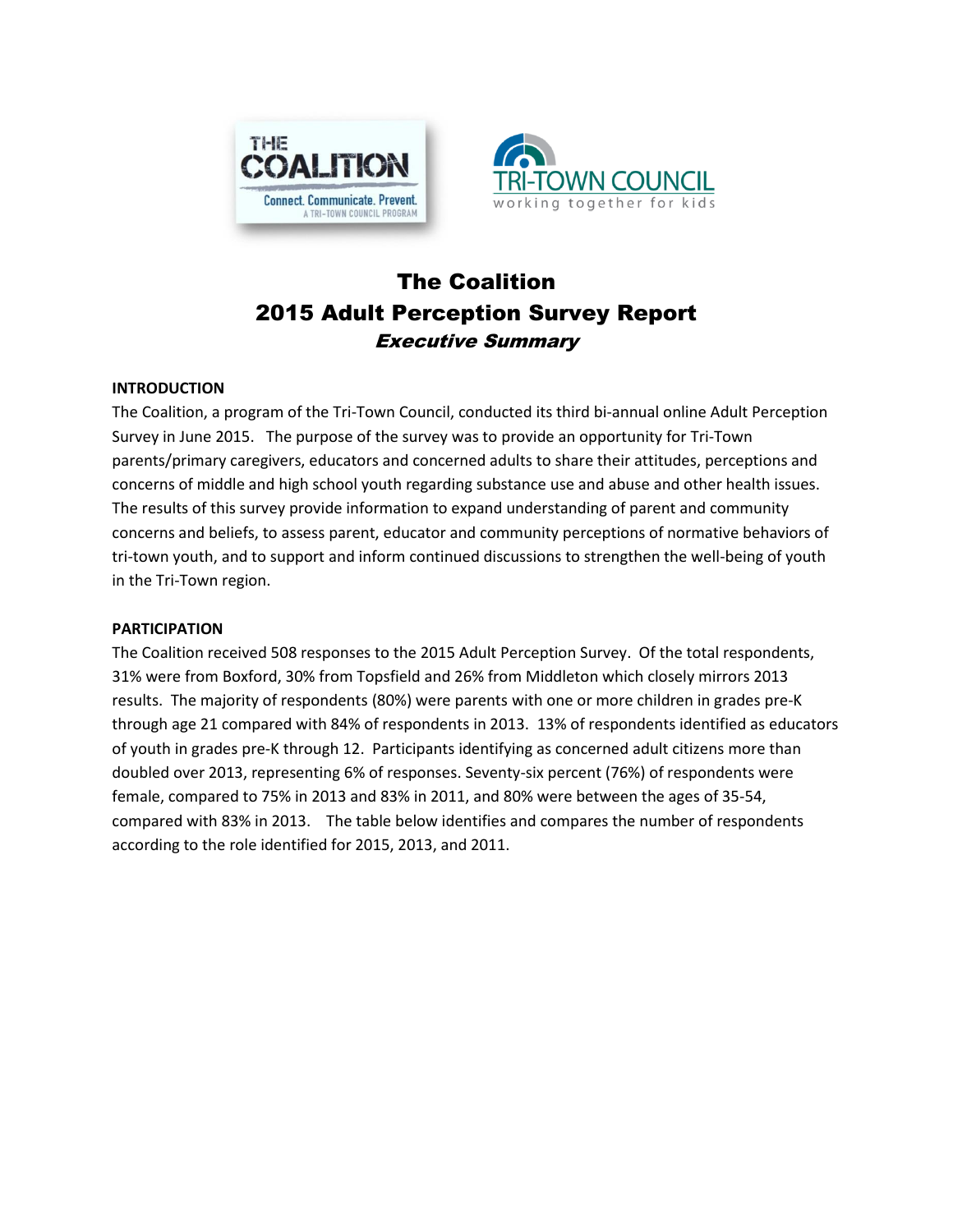#### **Number of Respondents by Role:**



#### **KEY FINDINGS**

l

#### **Common Concerns**

The adults who participated in the survey identified similar concerns for Tri-Town youth. The top concerns were: **social issues<sup>1</sup>, substance abuse<sup>2</sup>, mental health issues<sup>3</sup>, academic pressure<sup>4</sup>, and bullying<sup>5</sup> .** The top concerns identified were similar to 2013 survey results.

| <b>Respondent Role</b>           |                         | #1 Concern           | #2 Concern                     | #3 Concern        |                      |
|----------------------------------|-------------------------|----------------------|--------------------------------|-------------------|----------------------|
| Parents grades PreK-<br>6        | Social issues           |                      | Academic pressure              | Substance abuse   |                      |
| Parents grades 7-8               | Academic pressure       |                      | Social issues                  | Mental health     |                      |
| Parents grades 9-12              | Social issues           |                      | Substance abuse                | Academic pressure |                      |
| Parents of youth<br>aged 18 - 21 | Substance abuse         |                      | Mental health<br>Social issues |                   |                      |
| Parents grades PreK-<br>12       | Social issues           |                      | Substance abuse                | Mental<br>health  | Academic<br>pressure |
| <b>Educators PreK-6</b>          | Mental health           |                      | Social issues                  | Academic pressure |                      |
| <b>Educators 7-8</b>             | Social<br><i>issues</i> | Academic<br>pressure | <b>Mental health</b>           | <b>Bullying</b>   |                      |
| <b>Educators 9-12</b>            | <b>Mental health</b>    |                      | Social issues                  | Academic pressure |                      |
| <b>Concerned Adults</b>          | Mental health           |                      | Substance abuse                | Social issues     |                      |

 $^{1}$  Social issues were defined as "friendships, social media, etc."

 $^2$  Substance abuse was defined as "alcohol, marijuana, prescription drugs, other"

 $3$  Mental health was defined as "youth depression, anxiety and other mental health concerns"

<sup>&</sup>lt;sup>4</sup> Academic pressure was defined as curricular demands/homework

<sup>5</sup> Bullying included occurrences in/out of school and on-line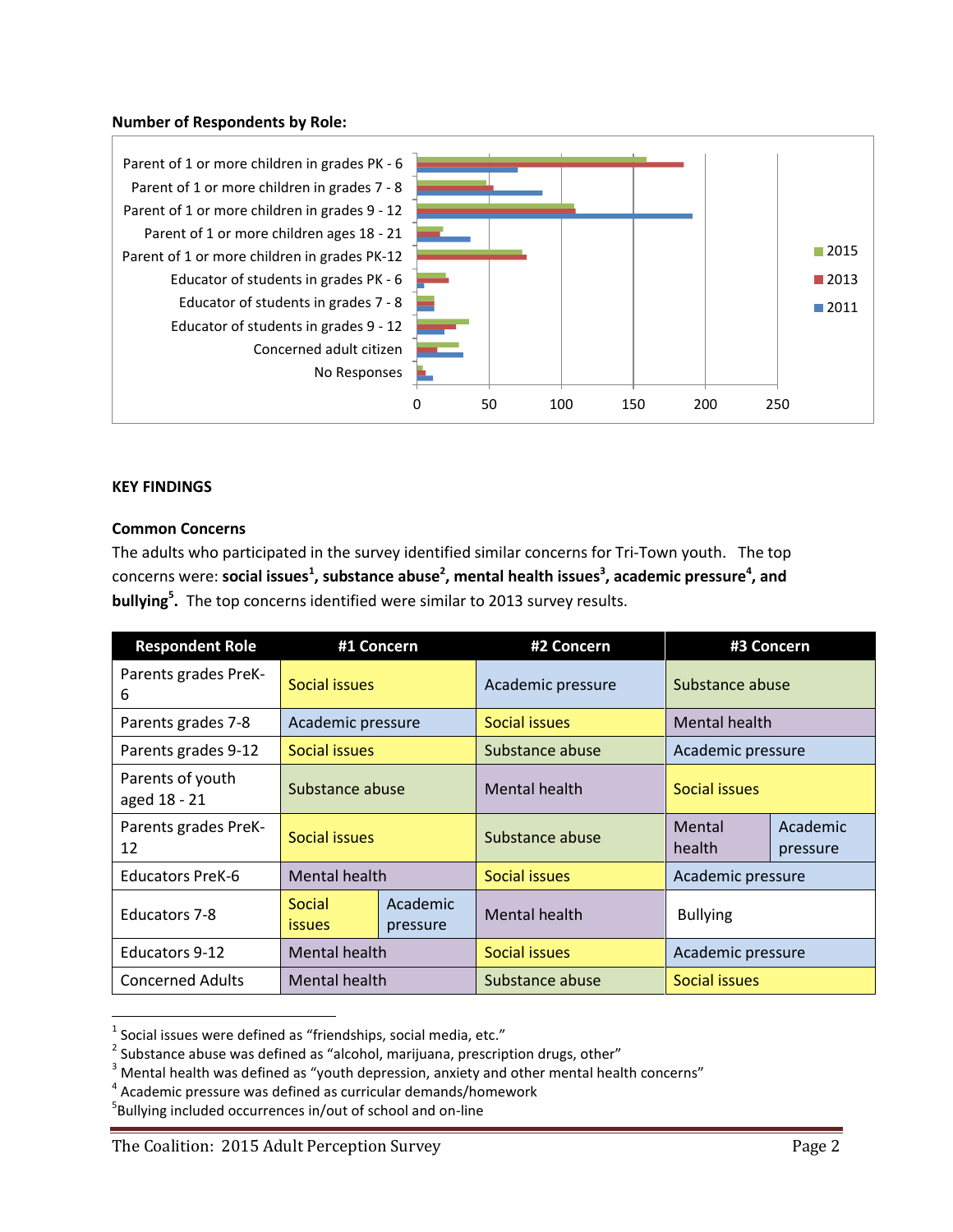The issues of greatest concern differed by respondent group. **Social issues** and **academic pressure** were among the top concerns for parents of elementary, middle and high school youth. **Substance abuse** was a top concern for all parents (with the exception of parents of grades 7-8) and concerned adults. Note that **substance abuse** moves from the 3rd area of concern of PK-6 parents to the first area of concern for parents of college-aged children. As the 2014 YRBS data and national trends show, youth participation rates in substance use increases as age increases. Due to the likely increase in participation, parents of older children are more likely to identify **substance abuse** as a top concern. **Mental health** continues to be a top concern for parents of youth in grades 7 – 8 as in 2013, but is no longer identified as a concern for parents of high school aged youth. New in 2015, **academic pressure** is identified as a top concern for all parents of PK- 12 youth; however, it was not identified as a concern in 2013 survey data.

With the exception of **bullying** for teachers of grades 7 - 8, educators across all grade levels identified the same top concerns: **social issues, mental health issues** and **academic pressure**. As in 2013, **substance abuse** is not a top concern for educators. For youth who engage in substance abuse, it can often be a way of relieving social and mental health issues and academic pressure. Reviewing 2013 survey results, PreK-6 teachers' top concerns remained the same, however different in order. While PreK-6 teachers identified **bullying** as a top concern in 2013, it was not identified as a concern in 2015. Unlike in 2013, educators in grades 7- 8 identified bullying as a top concern. Of the 9 concern selections in 2013 survey, bullying was  $5<sup>th</sup>$  for participating middle school teachers. All other concerns remained the same as 2013, yet differed in order. In comparing 2013 data for educators in grades 9- 12, **substance abuse** was replaced with **academic pressure** as a top concern in 2015.

Concerned citizens continued to identify substance abuse and mental health as top concerns as in 2013; however, **social issues** replaced **academic pressure** as a third area of concern in 2013.

## **Risk of Harm**

l

The majority of respondents reported they believe that use of the following substances poses a moderate or great risk of harm for youth in grades 9 -12, as they did in 2013 and 2011. As in 2013, respondents perceived that youth in grades 9-12 were at greater risk of harm from use than those in grades 7-8.

- Smoking cigarettes daily
- $\bullet$  Using electronic smoking devices<sup>6</sup>
- Sniffing glue and use of other inhalants
- Having one or two drinks of alcohol nearly every week
- Having one or two drinks of alcohol nearly every day
- Smoking marijuana once or twice nearly every week
- Smoking marijuana nearly every day
- Taking over the counter medicines (such as cough or cold medicines) in order to get high
- Taking prescription drugs (without a doctor's orders) to get high nearly every week

 $^6$  NOTE: Comparative data for risk of harm of e-cigarette use is not available given the question was added in 2015 survey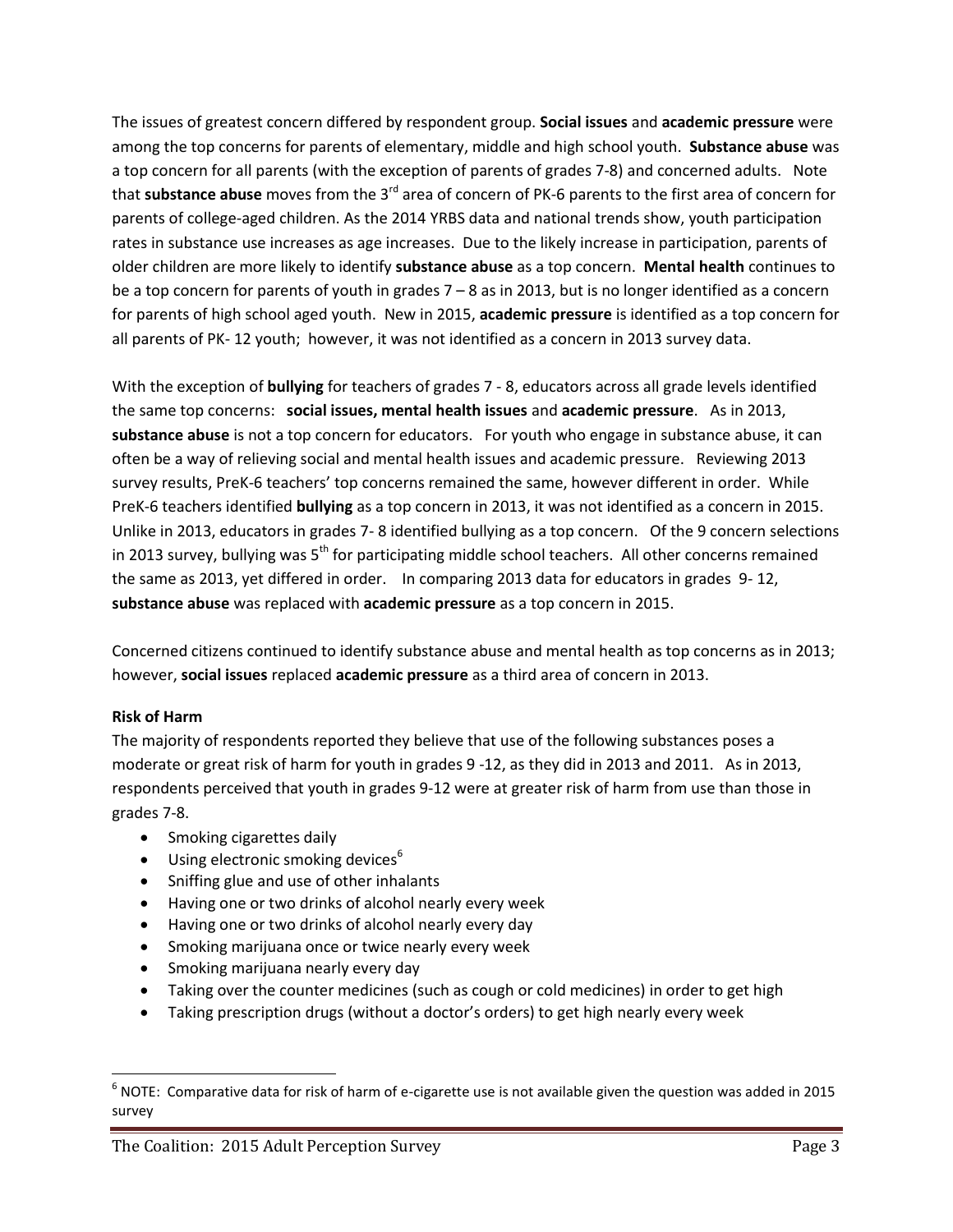#### **Perceptions of Youth Substance Use**

As was shown in the 2013 survey, adults continued to perceive that more middle and high school youth smoked tobacco, drank alcohol and used marijuana at higher rates in the past 30 days than youth actually reported in the 2014 Youth Risk Behavior Survey (YRBS) conducted at the Masconomet Middle and High Schools.<sup>7</sup> Adult perception and youth reported usage rates are shown in the table below.<sup>8</sup> *NOTE: Highlighted text represents the percent of adult perceptions that aligned with actual reported youth use.*

| Grade    | <b>Substance</b>                                                                                          | <b>Adult Perception of</b>                                                                                                                                                                           | <b>Youth Report of</b>                                    |  |
|----------|-----------------------------------------------------------------------------------------------------------|------------------------------------------------------------------------------------------------------------------------------------------------------------------------------------------------------|-----------------------------------------------------------|--|
|          |                                                                                                           | Youth Use in Past 30 Days                                                                                                                                                                            | Use in Past 30 Days                                       |  |
|          | Alcohol:<br>How many<br>MS youth<br>had at<br>least one<br>drink of<br>alcohol in<br>the past 30<br>days? | 39% of adults thought between 0-<br>10% of youth<br>38% of adults thought between 20 -<br>30% of youth<br>13% of adults thought between 40 -<br>50% of youth<br>9% thought between 60 - 90% of youth | 1.1% of middle school youth self-reported<br>alcohol use  |  |
| $7 - 8$  | <b>Cigarettes:</b><br>How many<br>MS youth<br>have<br>smoked<br>cigarettes<br>in the past<br>30 days?     | 57% of adults thought between 0%-<br>10% of youth<br>33% of adults thought between 20-<br>30% of youth<br>8% of adults thought between 40 -<br>60% of youth                                          | .5% of middle school youth self-reported<br>cigarette use |  |
|          | Marijuana:<br>How many<br>MS youth<br>have used<br>marijuana<br>in the past<br>30 days?                   | 45% of adults thought between 0 - 10%<br>of youth<br>39% of adults thought between 20-<br>30% of youth<br>10% of adults thought between 40 -<br>50% of youth                                         | .7% of middle school youth self-reported<br>marijuana use |  |
| $9 - 12$ | Alcohol:<br>How many<br>HS youth<br>had at<br>least one<br>drink of<br>alcohol in<br>the past 30          | 38% of adults thought 30% or fewer of<br>youth<br>22% of adults thought between 40 -<br>50% of youth<br>24% of adults thought between 50 -<br>60% of youth                                           | 30% of high school youth self-reported<br>alcohol use     |  |

 $^7$  Adult perception questions of youth substance use were revised for 2015; a direct comparison is not possible  $^8$  Because the adult perceptions of youth substance use questions were revised for 2015, 2013 comparison is not available

 $\overline{\phantom{a}}$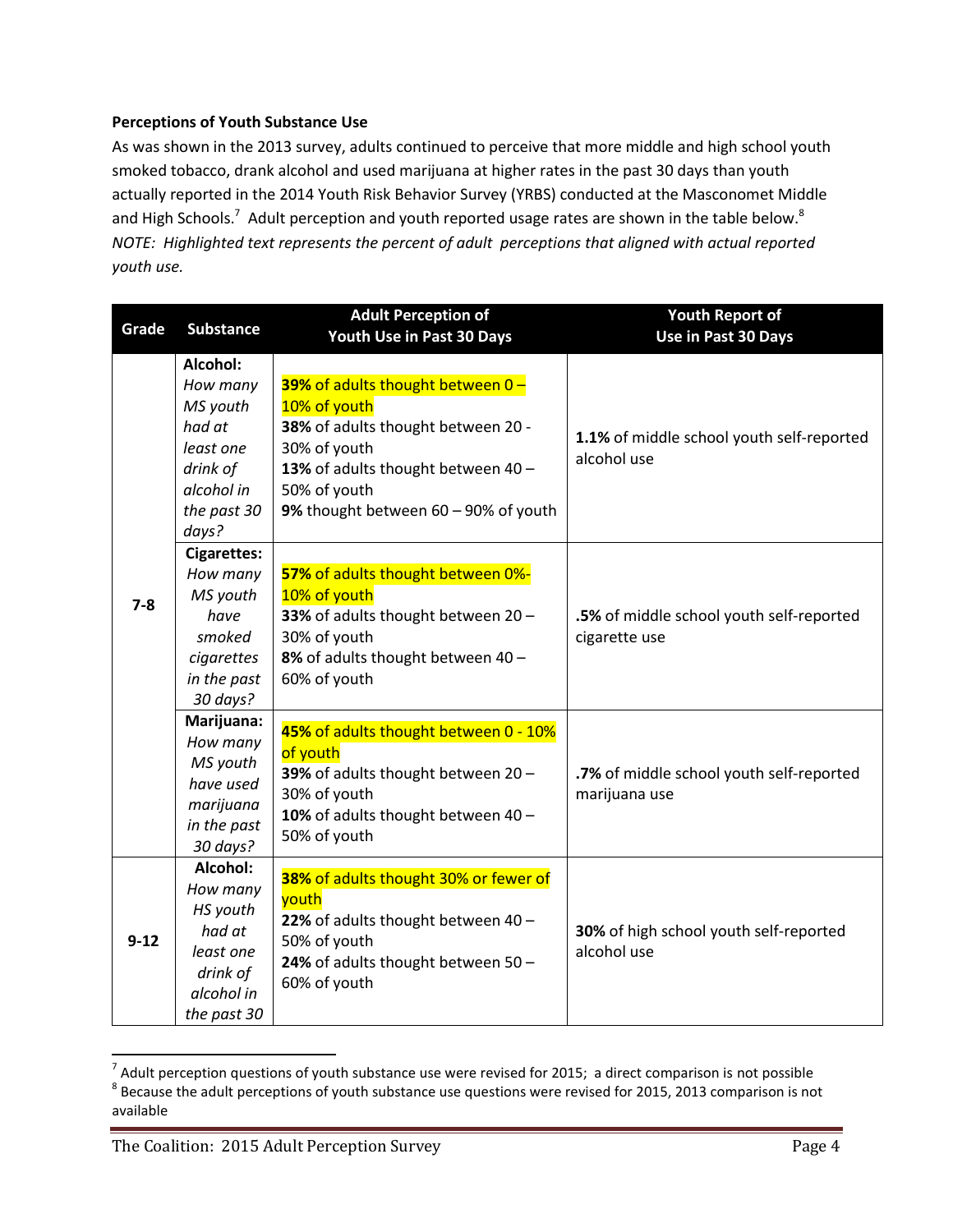| Grade | <b>Substance</b>                                                                                      | <b>Adult Perception of</b><br><b>Youth Use in Past 30 Days</b>                                                                                                                                              | <b>Youth Report of</b><br>Use in Past 30 Days           |  |
|-------|-------------------------------------------------------------------------------------------------------|-------------------------------------------------------------------------------------------------------------------------------------------------------------------------------------------------------------|---------------------------------------------------------|--|
|       | days?                                                                                                 |                                                                                                                                                                                                             |                                                         |  |
|       | <b>Cigarettes:</b><br>How many<br>HS youth<br>have<br>smoked<br>cigarettes<br>in the past<br>30 days? | 23% of adults thought 10% or fewer of<br>youth<br>52% of adults thought between 20 -<br>30% of youth<br>16% of adults thought between $40 -$<br>50%                                                         | 6% of high school youth self-reported<br>cigarette use  |  |
|       | Marijuana:<br>How many<br>HS youth<br>have used<br>marijuana<br>in the past<br>30 days?               | 10% of adults thought between $0 -$<br>10%<br>40% of adults thought between 20 -<br>30% of youth used marijuana<br>24% of adults thought between $40 -$<br>50% of youth<br>24% thought 60% or more of youth | 22% of high school youth self-reported<br>marijuana use |  |

Youth in grades 7-12 use alcohol, cigarettes and marijuana **at much lower rates** than is perceived by adult respondents. While the table shows that a number of adult respondents perceive middle and high school youth use rates of alcohol, cigarettes and marijuana in the range of use based on the 2014 YRBS (highlighted in the table), the majority of adults perceive that middle school youth are using at much higher rates than the data show. Adults accurately reported that youth substance use increases from middle to high school, as validated by the usage rates students reported in the 2014 YRBS. And, according to the YRBS reports, youth use of substances increases as they progress through the high school grades. It is important to note that, according to the results of the YRBS, the average Masconomet middle and high school youth is **not using substances**. Alcohol, cigarette and marijuana use among tri-town youth is **not the normative behavior** based on the survey results. Overestimating actual use rates among youth can be a risk factor and can unintentionally promote risky behaviors by perpetuating the inaccurate perception that "everyone else is doing it".

Additionally, respondents who identified as Masconomet educators were asked to gauge Masconomet middle and high school youth past 30 day use of alcohol, marijuana, and prescription drugs without a prescription. Respondents represent 14% of middle school and 26% of high school educators. The small sample size should be taken into consideration when looking at the following results. Because the data does not reflect a representative sample of Masconomet educators, caution should be exercised when interpreting the information. *NOTE: Highlighted text represents the percent of educator perceptions that aligned with actual reported youth use.*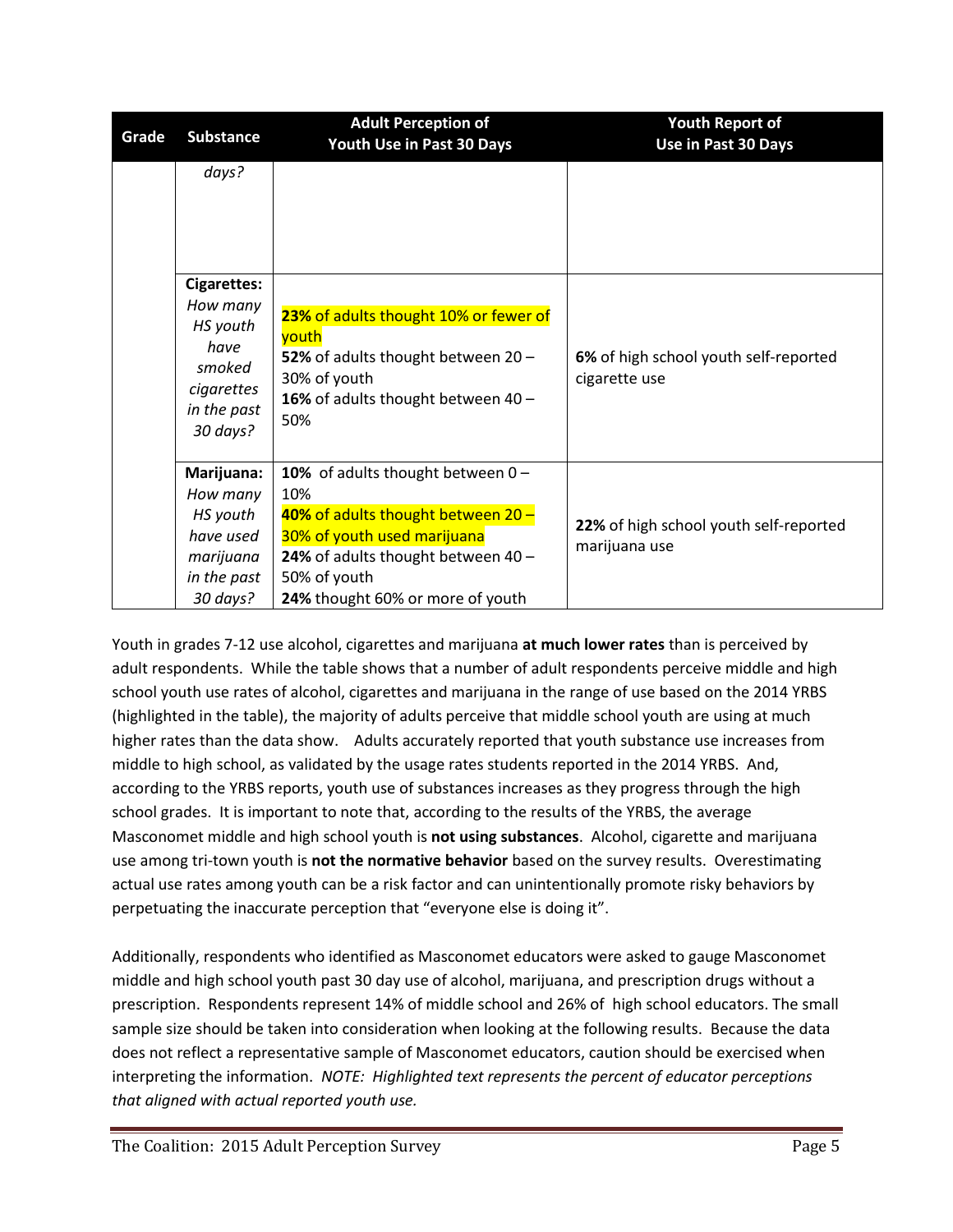|                                        |                                                                                                                                                    |                                                                                                                                     |               | <b>Educator Perceptions of Past 30 Day MS and HS Youth Use</b>                                                                                          |                    |
|----------------------------------------|----------------------------------------------------------------------------------------------------------------------------------------------------|-------------------------------------------------------------------------------------------------------------------------------------|---------------|---------------------------------------------------------------------------------------------------------------------------------------------------------|--------------------|
| <b>Respondents</b>                     | <b>Substance</b>                                                                                                                                   | <b>Perception</b>                                                                                                                   | Actual 2014   | <b>Perception</b>                                                                                                                                       | <b>Actual 2014</b> |
|                                        |                                                                                                                                                    | of MS use                                                                                                                           | <b>MS</b> use | of HS use                                                                                                                                               | <b>HS use</b>      |
| <b>MS educators</b><br>Grades 7 & 8    | Alcohol:<br>What<br>percentage<br>of MS/HS<br>youth have<br>had at least<br>1 drink of<br>alcohol in<br>past 30<br>days?                           | 78% thought<br>between 0 -<br><b>10%</b><br>22% thought<br>between 30 -<br>40%                                                      | 1.1%          | 11% thought<br>10%<br>44% thought<br>20%<br>22% thought<br>between 30 -<br>40%<br>22% thought<br>between 50 -<br>60%                                    | 30%                |
|                                        | Marijuana:<br>What<br>percentage<br>of MS/HS<br>youth have<br>used<br>marijuana in<br>past 30<br>days?                                             | 78% thought<br>between 0 -<br><b>10%</b><br>22% thought<br>20%                                                                      | .7%           | 22% thought<br>10%<br>44% thought<br><b>20%</b><br>22% thought<br>40%<br>11% thought<br>50%                                                             | 22%                |
|                                        | <b>Rx Drugs</b><br>$w/o Rx$ :<br>What<br>percentage<br>of MS/HS<br>youth have<br>used Rx<br>drugs not<br>prescribed to<br>them in past<br>30 days? | 77% thought<br>between 0 -<br>10%<br>22% thought<br>20%                                                                             | .4%           | 56% thought<br>10%<br>22% thought<br>20%<br>11% thought<br>30%<br>11% thought<br>40%                                                                    | 5%                 |
| <b>HS educators</b><br>Grades $9 - 12$ | Alcohol:<br>What<br>percentage<br>of MS/HS<br>youth have<br>had at least<br>1 drink of<br>alcohol in<br>past 30<br>days?                           | 61% thought<br>between 0 -<br>10%<br>13% thought<br>20%<br>20% thought<br>between 30 -<br>40%<br>6% thought<br>between 50<br>$-60%$ | 1.1%          | 6% thought<br>between 0-<br>10%<br>37% thought<br>between 20<br>$-30%$<br>36% thought<br>between 50<br>$-60%$<br>19%<br>thought<br>between 70<br>$-90%$ | 30%                |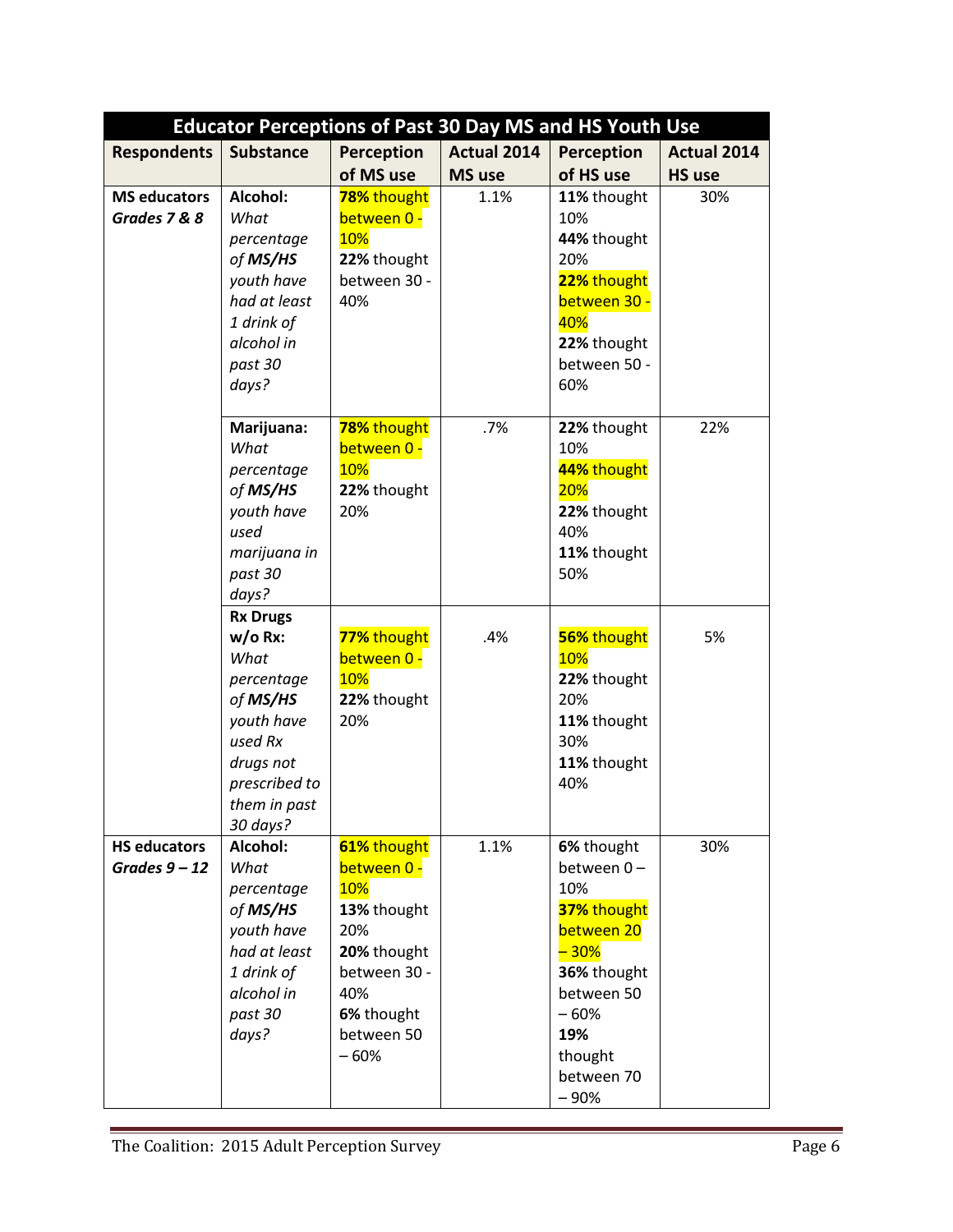| <b>Substance</b> | <b>Perception</b> | <b>Actual 2014</b> | Perception         | <b>Actual 2014</b> |
|------------------|-------------------|--------------------|--------------------|--------------------|
|                  | of MS use         | <b>MS</b> use      | of HS use          | <b>HS use</b>      |
| Marijuana:       | 60% thought       | $.7\%$             | 13% thought        | 22%                |
| What             | between 0-        |                    | between 0-         |                    |
| percentage       | 10%               |                    | 10%                |                    |
| of MS/HS         | 30% thought       |                    | 47% thought        |                    |
| youth have       | between 20        |                    | between 20         |                    |
| used             | $-30%$            |                    | <mark>– 30%</mark> |                    |
| marijuana in     | 9% thought        |                    | 20% thought        |                    |
| past 30          | between 40        |                    | between 40         |                    |
| days?            | $-50%$            |                    | $-50%$             |                    |
|                  |                   |                    | 19% thought        |                    |
|                  |                   |                    | between 60         |                    |
|                  |                   |                    | $-70%$             |                    |
| <b>Rx Drugs</b>  | 80% thought       | .4%                | 46% thought        | 5%                 |
| $w/o Rx$ :       | between 0 -       |                    | between 0-         |                    |
| What             | <b>10%</b>        |                    | 10%                |                    |
| percentage       | 13% thought       |                    | 43% thought        |                    |
| of MS/HS         | 20%               |                    | between 20         |                    |
| youth have       | 3% thought        |                    | $-30%$             |                    |
| used Rx          | 50%               |                    | 3% thought         |                    |
| drugs not        | 3% thought        |                    | 40%                |                    |
| prescribed to    | 70%               |                    | 6% thought         |                    |
| them in past     |                   |                    | between 60         |                    |
| 30 days?         |                   |                    | $-70%$             |                    |

Middle school teachers' perceptions of 30 day middle school youth use of alcohol, marijuana and Rx drugs without a prescription fall within the range of actual use as reported in the 2014 YRBS. $^9$  55% of middle school teachers' perceive high school youth are using alcohol at lower rates than reported on the 2014 YRBS. Close to half of middle school teachers accurately estimate (within the range) actual use of marijuana and Rx drugs without a prescription for high school youth.

A majority of high school teachers (60 – 80%) identified middle school youth use rates within the range of actual use reported on the 2014 YRBS. Conversely, 55% of high school educators overestimated high school youth alcohol use rates by 20% or more. Almost half identified high school youth use rates of marijuana and Rx drugs without a prescription in the range of actual use reported on the 2014 YRBS; however it should be noted that 52% of high school teacher respondents perceived use of Rx drugs without a prescription at much higher rates than reported on the 2014 YRBS. The survey question did not ask teachers to think of youth in a specific grade; however a factor that may impact high school teachers' responses on the survey is that they are thinking about the youth they specifically work with. For example, a teacher who works primarily with youth in  $12<sup>th</sup>$  grade may estimate high school youth substance use at a higher rate than a teacher who works primarily with  $9<sup>th</sup>$  grade youth. As noted

 $\overline{\phantom{a}}$  $<sup>9</sup>$  Note: Question asked teachers to estimate youth use rates in 10% increments.</sup>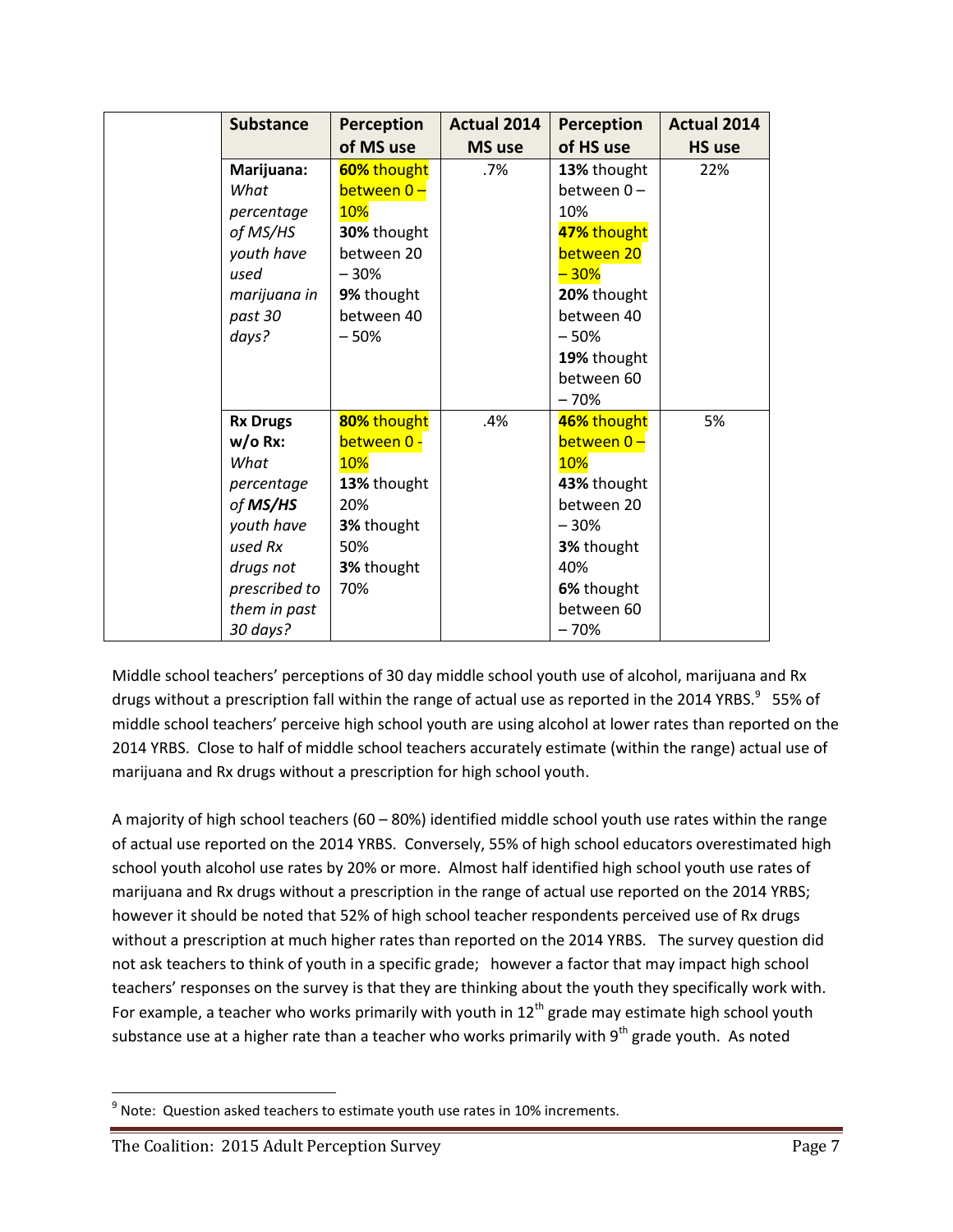previously and in the 2014 YRBS, high school youth substance use increases as they age. This factor should be considered when interpreting perception information in the tables above.

## **Adult Attitudes towards Substance Use**

#### Parental Attitudes about Youth Substance Use

Parents of middle and high school youth shared similar attitudes of disapproval of 7-12 graders use of substances.

- 98% or more parents of children in grades 7-8 reported that it would be 'very wrong' or 'wrong' for their child to use cigarettes, alcohol, marijuana or other substances to get high, which is similar to 2013 survey results.
- 93% or more parents of children in grades 9-12 reported it was 'very wrong' or 'wrong' for their child to use cigarettes, alcohol, marijuana or other substances to get high, compared 95% or more in 2013.
- NOTE: Aggregating the "very wrong" and "wrong" categories leads to similar results for MS and HS parents, however; when looking at the response rate differences between the "wrong" and "very wrong" selections, it was noted there was a greater difference between the 2 categories for HS parents. For example: 78% of HS parents feel smoking cigarettes is 'very wrong' compared with 92% of MS parents; 82% of HS parents feel drinking alcohol is 'very wrong' compared with 95% of MS parents; 77% of HS parents feel smoking marijuana is 'very wrong' compared with 94% of MS parents.

## Alcohol Access and Use

Adults identified the primary source of alcohol for middle school youth was from their own home, the same as in 2013 and 2011. From friends and at parties were the second and third sources identified by survey participants. Note: 30% of respondents selected "I think most youth in grades 7 – 8 do not use alcohol." Per the 2014 YRBS, middle school youth who reported obtaining alcohol in the past 12 months primarily took it from home.<sup>10</sup>

For high school youth, adults identified the top four most likely sources of obtaining alcohol as: home, parties, friends, and older siblings. Per the 2014 YRBS, of high school youth who obtained alcohol in the past 12 months<sup>11</sup> obtained it through friends (24%), parties (21%), and home (15%) which was consistent with 2012 YRBS results.

Additionally, 61% of high school youth and 25% of middle school youth reported it is 'very easy' or 'fairly easy' to obtain alcohol. The high school youth response was similar to 2012; however the middle school youth response dropped from 41% in 2012.

Adults were varied in their opinions about permitting youth under age 21 to drink at home.

l

 $10$  The 2014 YRBS question asks: "How did you get beer, wine coolers, wine or liquor in the past 12 months?"  $11$  See above.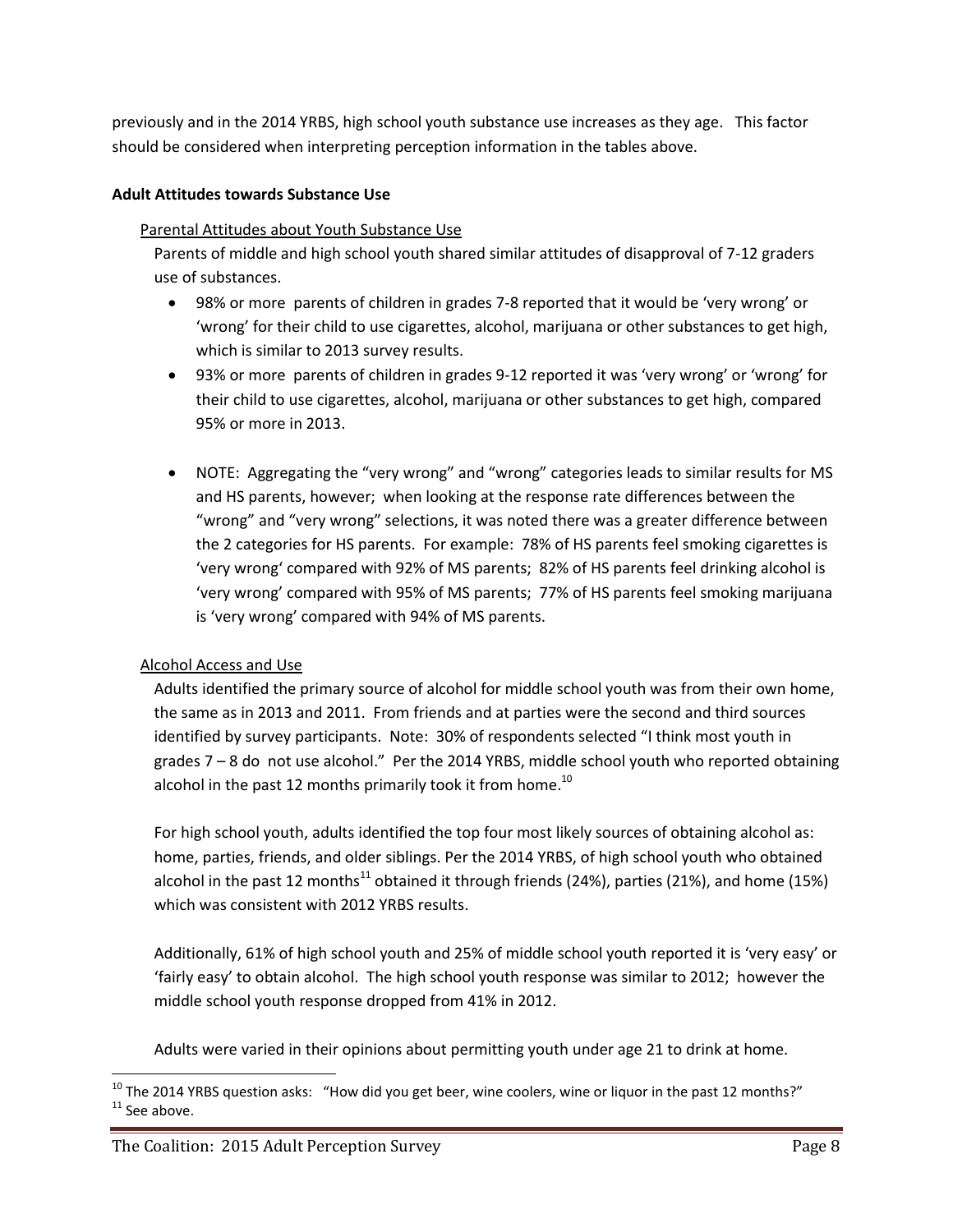- 63% of all survey participants felt it was never OK to allow youth under 21 to drink at home, mirroring 2013 results.
- 26% felt it was permissible to allow their own children under 21 to drink at home, down from 29% in 2013.
- Very few participants believed it was OK to have youth drink in their home if an adult took their car keys (<1%), a decrease over 2013; or if an adult were supervising (3%), a slight increase of 1% over 2013 survey results.
- When breaking out results by age of children (i.e. grades  $PK 6$ ;  $7 8$  etc.) most survey participants responses to "it is never OK to all youth under 21 to drink at home" were within +/- 3% of the aggregate 63%. Similarly, breakout of most responses to "it is ok to allow youth under 21 to drink at home only if it's your own child" were within +/- 2%. The only exception was respondents with children aged  $18 - 21$ . Response rates were 55% and 39% respectively. 89% of middle school parent respondents would not allow their child to drink at home as a way to prevent dangerous behavior. 96% of high school parent respondents would not allow their child's friends to drink in their home as a way to prevent dangerous behavior.

Parents of youth in grades  $7 - 8$  and parents of youth in grade  $9 - 12$  were also asked about their own attitudes toward underage drinking, the attitude of their child, the attitude of their child's peers, and the attitude of child's peers' parents. Results shown in the tables below:

| <b>Middle School Parent Responses</b>                                                                                        |     |                   |                       |                                          |  |
|------------------------------------------------------------------------------------------------------------------------------|-----|-------------------|-----------------------|------------------------------------------|--|
| <b>Which statement best</b><br>represents the attitude(s)<br>of                                                              | You | <b>Your child</b> | Your child's<br>peers | Your child's peers'<br>parents/guardians |  |
| Drinking is never a good thing<br>for youth under 21                                                                         | 81% | 81%               | 37%                   | 58%                                      |  |
| Drinking is alright for youth<br>under age 21, but they<br>should not get drunk                                              | 8%  | 5%                | 28%                   | 13%                                      |  |
| Drinking is alright for older<br>teenagers as long as it is<br>in a private home with a parent<br>present, and no one drives | 10% | 11%               | 23%                   | 29%                                      |  |
| Getting drunk occasionally is<br>okay for youth under 21 as<br>long as it does not interfere<br>with daily activities        | 1%  | 3%                | 12%                   | 0%                                       |  |
| Getting drunk regularly is okay<br>if that is what the youth<br>under 21 chooses to do                                       | 0%  | 0%                | 0%                    | 0%                                       |  |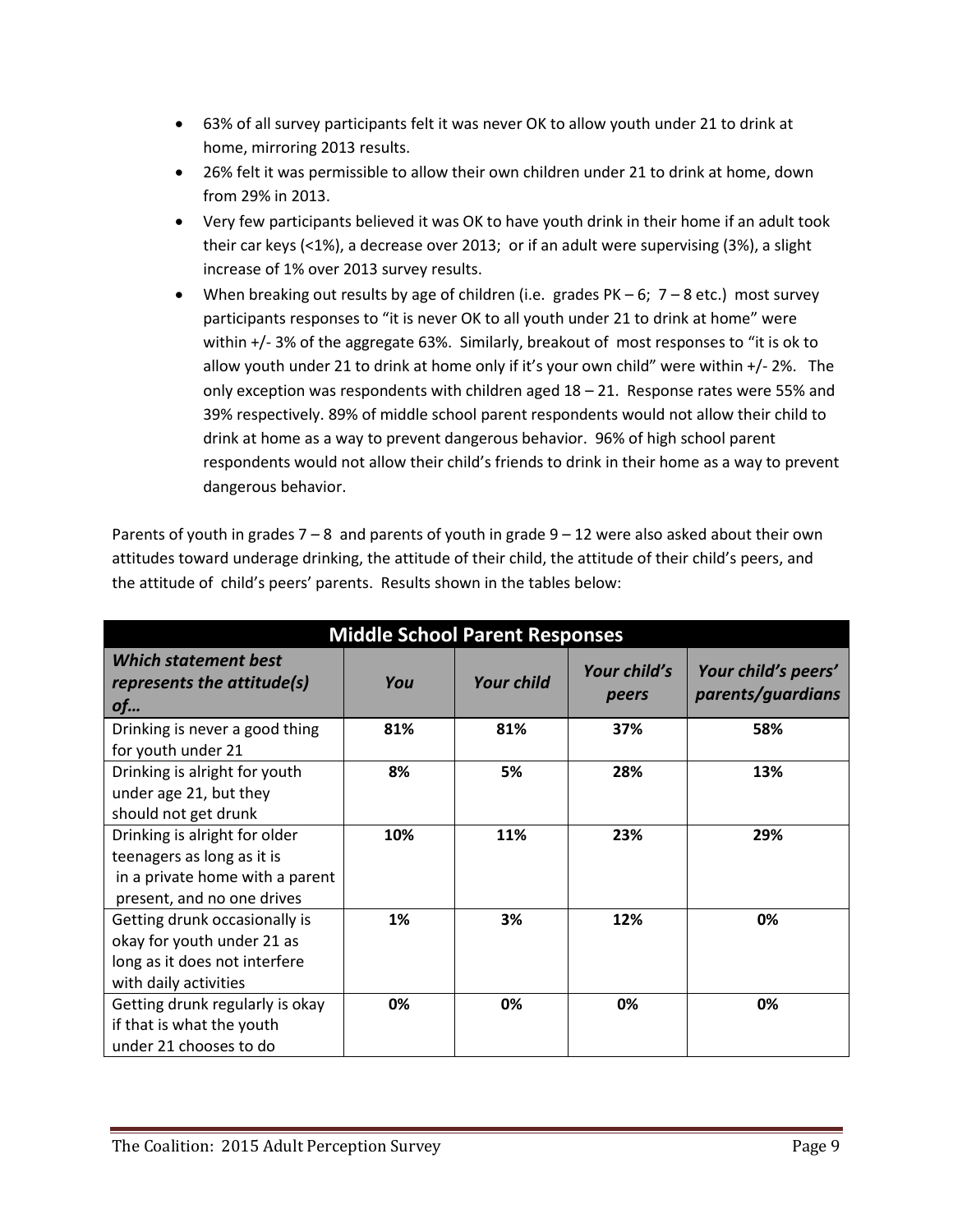2014 YRBS results show that 93% of middle school youth believe their parents would view them consuming alcohol as "very wrong/wrong". When asked how their peers would feel about them drinking alcohol, 93% of youth selected "very wrong/wrong". 84% of middle school youth reported that drinking one or more alcoholic drinks a day puts people at "great risk/moderate risk" of harming themselves.

Despite that the questions on the YRBS and Adult Perception Survey are slightly different and measure opinions, attitudes, and perception of risk of underage drinking, some comparisons may be gleaned. Analysis of the data table above and the YRBS results show that most middle school youth report knowing their parents disapprove of underage drinking, at higher rates than middle school parent respondents. Additionally, most middle school youth understand that underage drinking is a risky behavior. 84% identified risk of harm as "great risk/moderate risk".

The survey data shows most middle school parent survey respondents disapprove of underage drinking (and would not allow their child to drink at home as a way to prevent dangerous behavior), perceive their child shares a similar attitude, yet perceive child's peers and other parents disapprove at much lower rates than they themselves.

| <b>High School Parent Responses</b>                                                                                          |        |                   |                       |                                          |  |
|------------------------------------------------------------------------------------------------------------------------------|--------|-------------------|-----------------------|------------------------------------------|--|
| <b>Which statement best</b><br>represents the attitude(s)<br>of                                                              | You    | <b>Your child</b> | Your child's<br>peers | Your child's peers'<br>parents/guardians |  |
| Drinking is never a good thing<br>for youth under 21                                                                         | 80%    | 51%               | 22%                   | 39%                                      |  |
| Drinking is alright for youth<br>under age 21, but they<br>should not get drunk                                              | $2%$   | 22%               | 20%                   | 17%                                      |  |
| Drinking is alright for older<br>teenagers as long as it is<br>in a private home with a parent<br>present, and no one drives | 17%    | 21%               | 25%                   | 37%                                      |  |
| Getting drunk occasionally is<br>okay for youth under 21 as<br>long as it does not interfere<br>with daily activities        | $<$ 2% | 4%                | 26%                   | 6%                                       |  |
| Getting drunk regularly is okay<br>if that is what the youth<br>under 21 chooses to do                                       | 0%     | 2%                | 7%                    | 1%                                       |  |

2014 YRBS results show that 81% of high school youth believe their parents would view them consuming alcohol as "very wrong/wrong". When asked how their peers would feel about them drinking alcohol, 47% of youth selected "very wrong/wrong". When asked about the risk of harm from consuming 5+ alcoholic beverages once or twice a week, 85% of high school youth selected "great risk/moderate risk".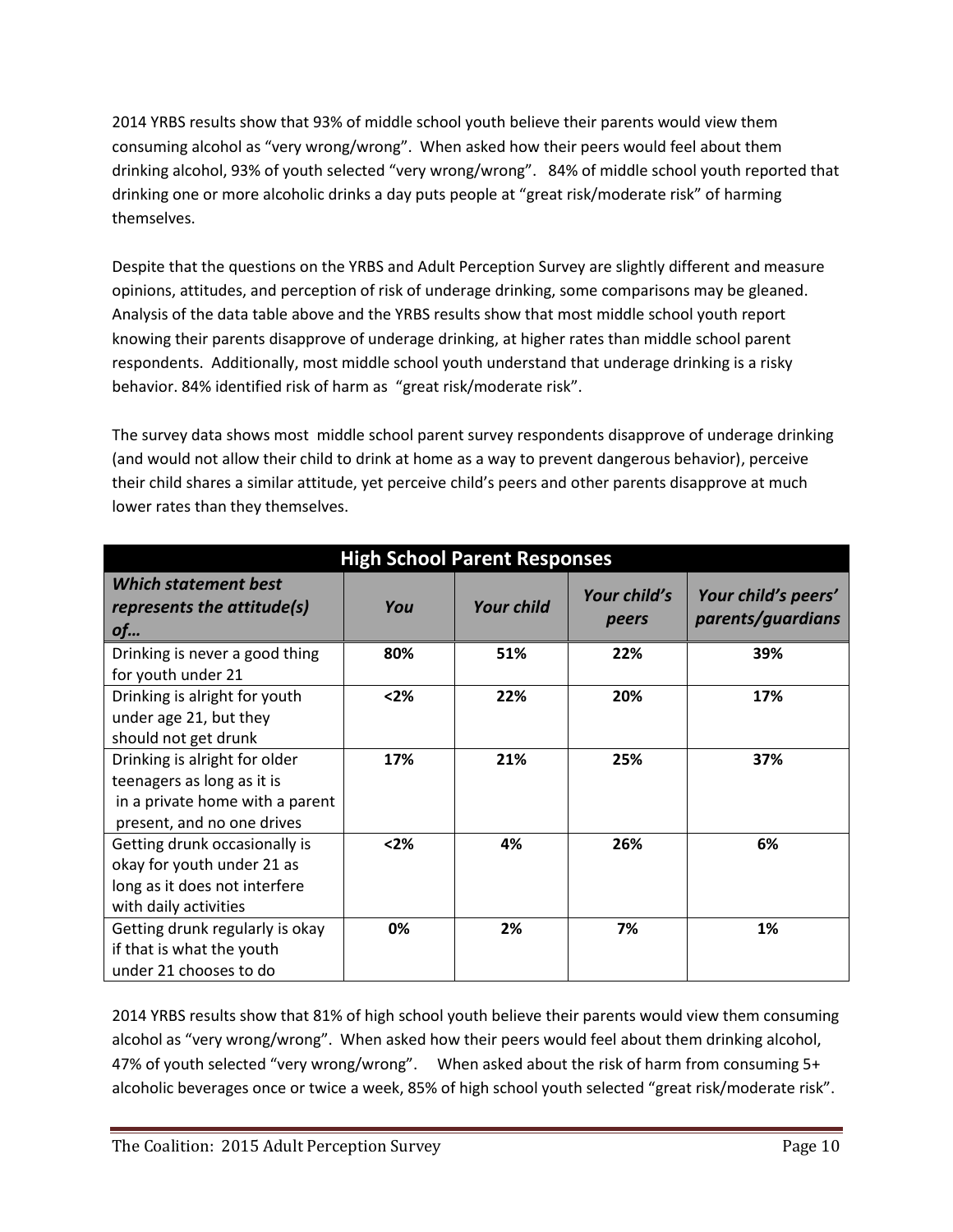As with the middle school parent respondent data, high school parents perceive child's peers and other parents disapprove of underage drinking at much lower rates than they themselves. Additionally almost all (96%) of high school parents surveyed would NOT allow their child and their child's friends to drink in their home as a way to prevent dangerous behavior.

## **Parent Conversations with Middle and High School Youth**

The large majority of parents of youth in grades 7-12 report having talked with their child(ren) about substance use and other health and safety issues.

Parents of high school aged youth report having ever talked with their child about alcohol, tobacco, marijuana and driving with persons under the influence at the highest rates (92% or greater). 86% of high school parents report having ever talked with their child about sexual health and safety. **However, the vast majority of parents had not had a conversation with their child(ren) about most of these topics in the past 30 days with the exception of alcohol use (72%) and driving with persons under the influence (55%).** Per the 2014 YRBS, 2/3 of high school youth reported talking with their parents about various topics<sup>12</sup> in the past 12 months. More than half reported talking to their parents about alcohol, 38% about marijuana, and 33% about sexual activity.

Parents of middle school aged youth report having talked about alcohol, tobacco, marijuana and driving with persons under the influence at the highest rates (78% or greater). Between 48 – 56% of middle school parents report having talked with their child about alcohol, tobacco and marijuana use in the past 30 days. Fewer than 28% of middle school parents have talked with their child about prescription drug use without a prescription, use of other substances (heroin, inhalants, etc.) and sexual health and safety in the past 30 days. **According to the 2014 YRBS, fewer than half of middle school youth reported having talked with their parents about health and safety related topics in the past 12 months.** 34% had discussed alcohol use, 30% tobacco use, 27% marijuana use and 26% about sexual activity.

## **Protective Factors**

Most (90%+) parents of middle and high school aged youth report having an family or non-family member adult (outside of school) their child(ren) can talk with about important things. 2014 YRBS data shows that 96% of middle school youth and 92% of high school youth report having adults outside of school they can talk with about things that are important to them.

When asked whether middle school youth feel valued and cared about by adults in the tri-town community, 83% of parent respondents of middle school youth strongly agreed/agreed, while 14% chose "neutral". 2014 YRBS data shows that 66% of middle school youth strongly agreed/agreed that the tri-town community cares about them as young people, while 24% selected "neutral". 70% of high

l  $12$  Various topics include: alcohol use, binge drinking, tobacco and marijuana use, Rx drugs w/o a Rx, driving with persons under the influence, and sexual health and safety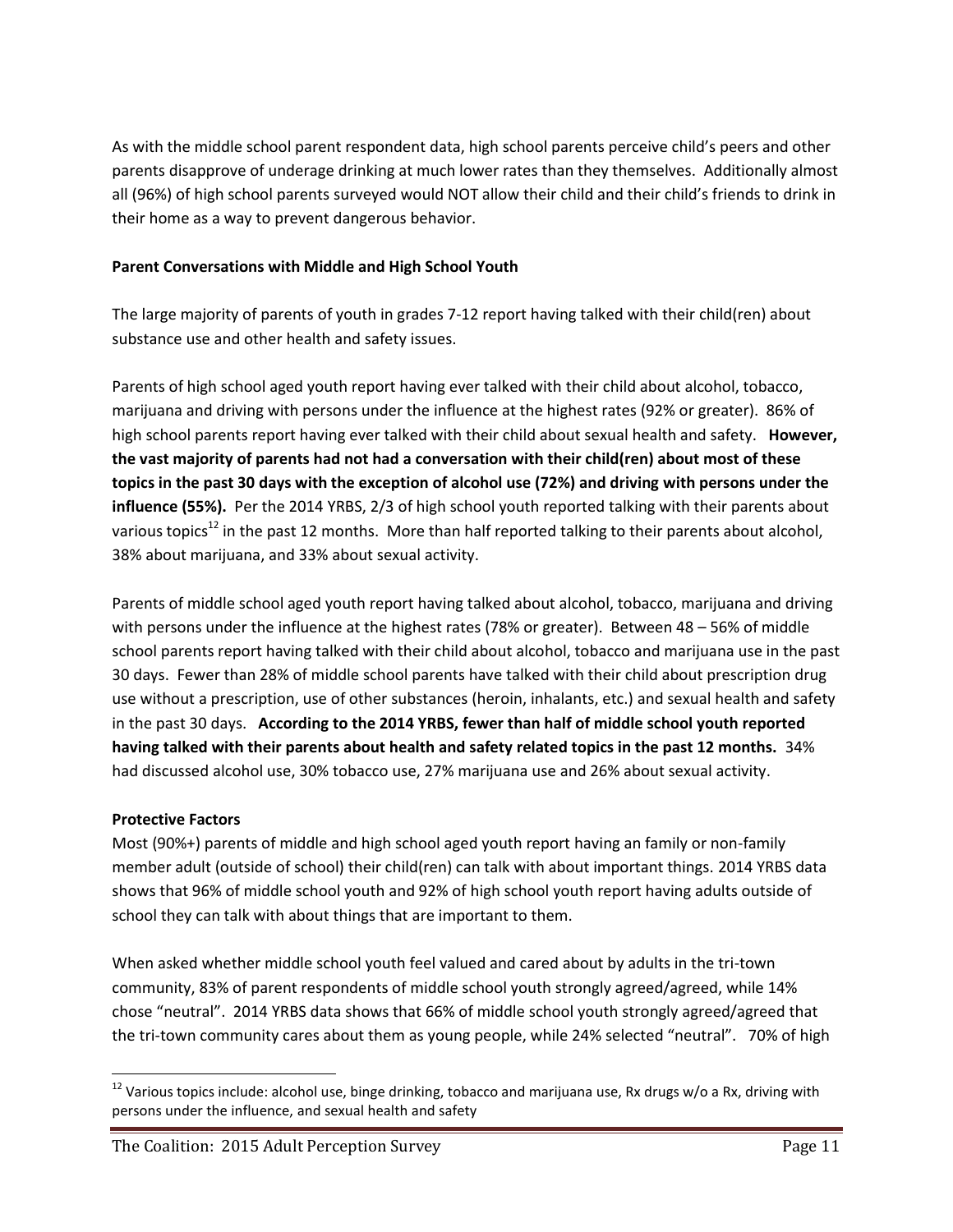school parent respondents strongly agreed/agreed that youth in grades 9 – 12 feel valued and cared about by the adults in the tri-town community. 24% selected "neutral". 2014 YRBS data shows that 54% of high school youth strongly agreed/agreed with the statement "I feel valued and cared about by the adults in the tri-town community." while 30% selected "neutral".

## **CONCLUSIONS, QUESTIONS & INITIAL RECOMMENDATIONS:**

## *Common Concerns:*

- **•** Bullying appears to be less of a concern to PK-6 parents and educators might that be attributed *to the implementation of the Olweus Program in the elementary schools?*
- *Middle school educators surveyed rated bullying as more of a concern in 2015. What might teachers be seeing or sensing with middle school youth?*
- *Many of the top concerns identified across respondent groups are "root causes" that may lead to substance abuse.*
- *What resources do parents/primary caregivers, teachers and citizens have to address their top concerns for youth and how are they communicated and accessed? In what ways are these concerns addressed in schools and in the community?*

## *Perceptions of Youth Substance Abuse:*

- *Adults misperceive middle school and high school youth use of alcohol, tobacco and marijuana at rates of 50% or higher. ( Misperception is defined as a difference of 50%+ in perception vs. actual use rates.)*
- *The Positive Community Norms campaign - where tri-town youth's positive normative behaviors are promoted school and community wide - will address these misperceptions.*

# *Adult Attitudes towards Substance Use:*

- *While parent respondents strongly disapprove of substance use, it was noted that parents' disapproval of substances from "very wrong to wrong" decrease (13% - 17%) as child moves from middle school to high school. What impact might this shift have on young people's perceptions and actions?*
- *Primary source of alcohol is perceived to be the home among adults and is consistent w/ middle school YRBS data. Continue to educate parents/primary caregivers of the importance of securing alcohol kept in the home.*
- *While the majority of parent respondents disapprove of underage drinking, survey shows they misperceive the attitudes of their child's peers and other parents/guardians. What impact might those misperceptions have on themselves, their children, and the community? As part of the Positive Community Norms campaign, develop messaging for parents/primary caregivers that communicates parental disapproval of underage drinking is a normative belief among parents of middle and high school aged youth.*
	- o *It's possible as youth enter middle/high school and become part of broader social circles, parents may not know their child's friends/families well and may be hesitant to talk to*